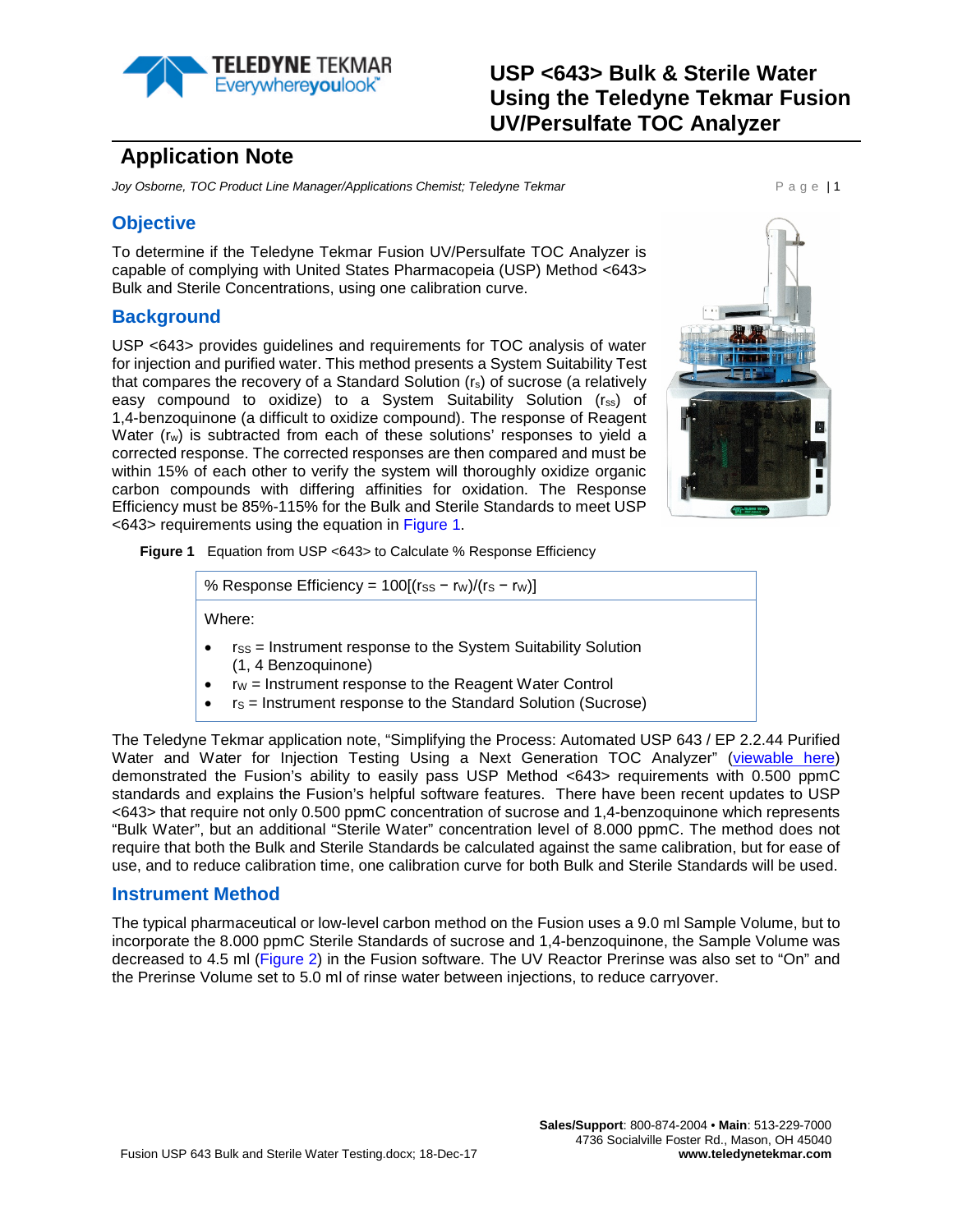

Analysis Type (Complex): TOC Calibration: TOC Pharmaceutical Water Optimal Sample Range: 0.0024 to 13.4 (ppm) General Advanced Comments Variables **TOC** Sample Volume (mL)  $4.5$ **Dilution**  $1\mathrm{:}1$ Acid Volume (ml)  $0.5$ Reagent Volume (ml) 0.8 **UV Reactor Prerinse** On Number of UV Reactor Prerinses IC Sparge Time (mins) 0.50 Detector Sweep Flow (ml/min) 500 PreSparge Time (mins) 0.50 System Flow (ml/min) 500

#### <span id="page-1-0"></span>**Figure 2** Method Settings Showing 4.5 ml Sample Volume and 5.0 mL Prerinse Settings

### **System Suitability Schedule**

The Calibration Standards ranging from 0.100 ppmC-10.000 ppmC were made from potassium hydrogen phthalate (KHP) according to the procedure in the *Fusion User Manual*. System Suitability Standards of 0.500 ppmC sucrose, 0.500 ppmC 1,4-benzoquinone, 8.000 ppmC sucrose, and 8.000 ppmC 1,4-benzoquinone were also prepared. Both sets of standards were run on the Fusion as shown in [Figure 3.](#page-1-1)

<span id="page-1-1"></span>

|  | <b>Figure 3</b> Fusion Sample Schedule Run |  |
|--|--------------------------------------------|--|
|--|--------------------------------------------|--|

|    | Position       |              | Sample Type         |              | Sample ID                                                      | Method ID (Calibration ID)            | Reps           |        |
|----|----------------|--------------|---------------------|--------------|----------------------------------------------------------------|---------------------------------------|----------------|--------|
|    | (Clean)        |              | $\vee$ Clean        |              | $\vee$ Clean                                                   |                                       |                |        |
| 2  | (Blank)        |              | $\vee$ Blank        |              | $\vee$ Reagent/Acid Blank                                      |                                       |                |        |
|    | IA.            |              | $\vee$ Cal Standard |              | [TOC] 643 user [0.100 ppm]                                     | 643 pharma (TOC Pharmaceutical Water) | 3              |        |
|    | IA.            |              | $\vee$ Cal Standard |              | [TOC] 643 user [0.500 ppm]                                     | 643 pharma (TOC Pharmaceutical Water) |                |        |
| 5  | ۱A             |              | $\vee$ Cal Standard |              | [TOC] 643 user [1.000 ppm]                                     | 643 pharma (TOC Pharmaceutical Water) |                |        |
| 6  | IA.            |              | $\vee$ Cal Standard |              | [TOC] 643 user [5,000 ppm]                                     | 643 pharma (TOC Pharmaceutical Water) |                |        |
|    | IA.            |              | $\vee$ Cal Standard |              | [TOC] 643 user [10.000 ppm]                                    | 643 pharma (TOC Pharmaceutical Water) |                |        |
| 8  |                |              | $\vee$ Sample       |              |                                                                | 643 pharma (TOC Pharmaceutical Water) | $\overline{3}$ |        |
| 9  | $\overline{2}$ |              | $\vee$ System Sui   | $\checkmark$ | [ReagentWater] 643 Sterile [Reagent Water]                     | 643 pharma (TOC Pharmaceutical Water) |                |        |
| 10 | 3              |              | $\vee$ System Sui   |              | [Standard Solution] 643 Sterile [Sucrose (500 ppb)]            | 643 pharma (TOC Pharmaceutical Water) |                |        |
| 11 | z              |              | $\vee$ System Sui   |              | [SuitabilitySolution] 643 Sterile [1,4-Benzoquinone (500 ppb)] | 643 pharma (TOC Pharmaceutical Water) | 3              |        |
| 12 | 5              |              | $\vee$ Sample       |              |                                                                | 643 pharma (TOC Pharmaceutical Water) | $\overline{3}$ |        |
| 13 | 6              |              | $\vee$ Check Sta    |              | $\vee$ [TOC] Bulk [8 ppmC Sucrose]                             | 643 pharma (TOC Pharmaceutical Water) | 3              |        |
| 14 |                |              | $\vee$ Check Sta    |              | [TOC] Bulk [8ppmC 1, 4B Benzoquinone]                          | 643 pharma (TOC Pharmaceutical Water) | 3              |        |
| 15 |                | $\checkmark$ |                     |              |                                                                |                                       |                | $\vee$ |

## **Calibration Standard Results**

The results from the calibration curve yielded a linear regression value of 0.99956. While a linear regression is not required by USP <643>, it is important to have a good linear value (>0.995) to acquire accurate System Suitability results [\(Figure 4\)](#page-1-2).

<span id="page-1-2"></span>

| Version:<br>Ver Creation: | v13<br>2017/11/29 16:17 |            |         | Calibration curve formula:<br>$r^2$ value: |
|---------------------------|-------------------------|------------|---------|--------------------------------------------|
| Comment:                  |                         |            |         |                                            |
| Operator:                 | Fusion (Fusion)         |            |         |                                            |
| Basic Analysis Type       | TOC                     |            |         |                                            |
|                           |                         |            |         |                                            |
| Basic Analysis Type: TOC  |                         |            |         |                                            |
| Sample ID                 | <b>Y Raw Value</b>      | X Expected | Message | <b>End Time</b>                            |
| $0.100$ ppm               | 76557                   | 0.1000     |         | 2017/11/29 14:27                           |
| $0.500$ ppm               | 20,5690                 | 0.5000     |         | 2017/11/29 14:51                           |
| $1.000$ ppm               | 36.8683                 | 1.0000     |         | 2017/11/29 15:14                           |
| 5.000 ppm                 | 183,0770                | 5.0000     |         | 2017/11/29 15:38                           |
| 10.000 ppm                | 349.1450                | 10.0000    |         | 2017/11/29 16:01                           |

**Sales/Support:** 800-874-2004 · **Main:** 513-229-7000 4736 Socialville Foster Rd., Mason, OH 45040 **www.teledynetekmar.com**

Page | **2**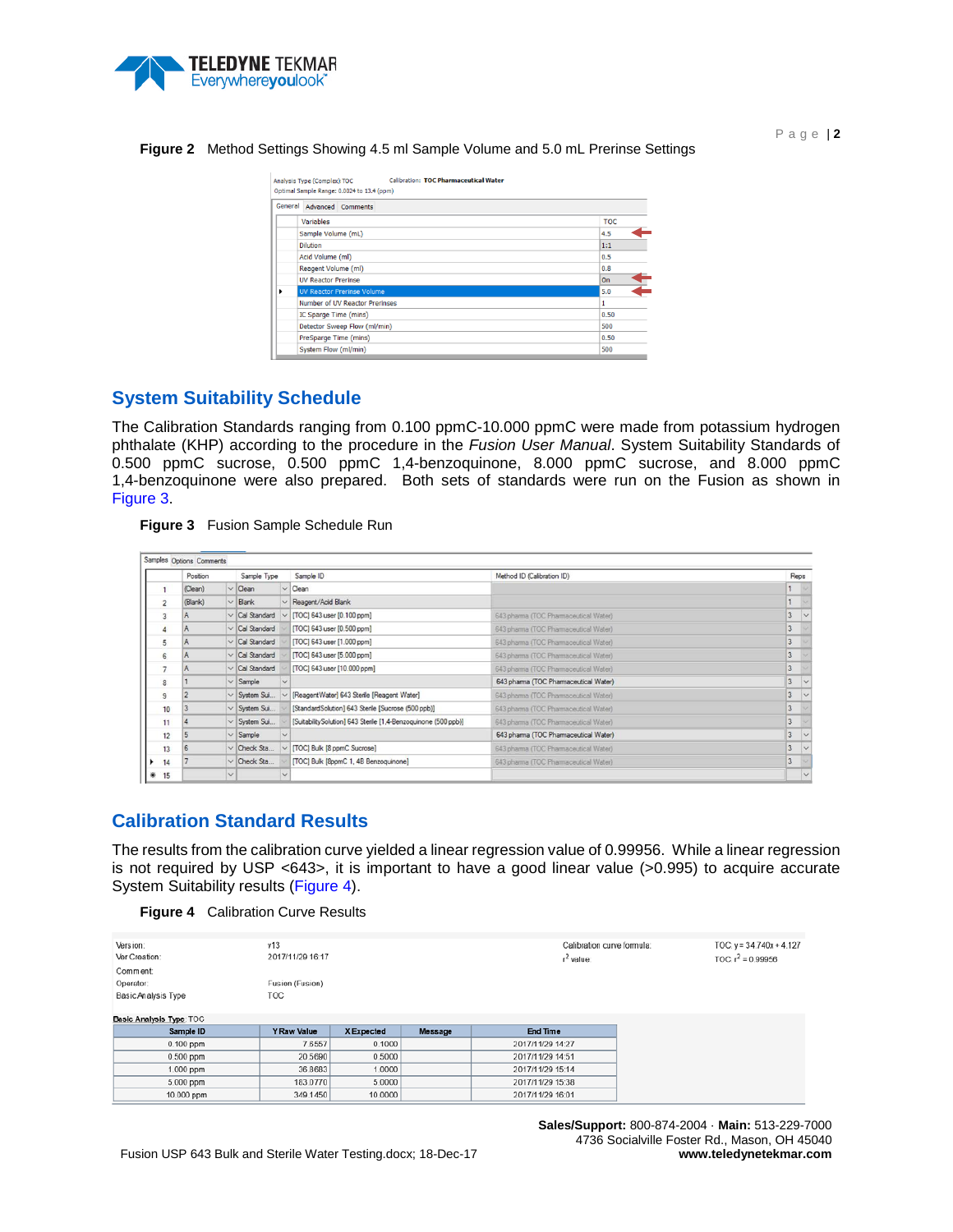

## **System Suitability Results**

### **Bulk Water**

Bulk water concentration is represented by 0.5 ppmC for both sucrose and 1.4-benzoquinone standards. Standards were prepared according to USP <643> guidelines. To pass <643> the reagent water must be less than 0.100 ppmC and the sucrose and 1,4-benzoquinone must have a response efficiency within 85- 115% of each other using the equation shown in [Figure 1.](#page-0-0) The response efficiency confirms how closely a difficult to oxidize compound and easy to oxidize compound respond in the system; ideally, it should be as close as possible. As shown in [Figure 5](#page-2-0) the Fusion TekLink software calculates and identifies if the standards have passed or failed.

<span id="page-2-0"></span>

|  | <b>Figure 5</b> Bulk Water Results which Easily Show Pass or Fail |  |  |  |  |  |  |
|--|-------------------------------------------------------------------|--|--|--|--|--|--|
|--|-------------------------------------------------------------------|--|--|--|--|--|--|

|   | <b>Sample Type:</b> System Suitability |                                       |                                                                   |                   |  |  |  |  |  |  |
|---|----------------------------------------|---------------------------------------|-------------------------------------------------------------------|-------------------|--|--|--|--|--|--|
|   | Pos                                    | <b>System Suitability Sample Type</b> | Sample ID                                                         | Result            |  |  |  |  |  |  |
| ۰ | 2                                      | Reagent Water                         | [ReagentWater] 643 Sterile<br>[Reagent Water]                     | 0.0140 ppm (PASS) |  |  |  |  |  |  |
| ۰ | 3                                      | Standard Solution                     | [StandardSolution] 643 Sterile<br>[Sucrose (500 ppb)]             | $0.5740$ ppm      |  |  |  |  |  |  |
| ۰ | 4                                      | Suitability Solution                  | [SuitabilitySolution] 643 Sterile<br>[1,4-Benzoquinone (500 ppb)] | $0.5614$ ppm      |  |  |  |  |  |  |

Response Efficiency: 97.75%

(Acceptance Criteria 85% to 115%)

| <b>Formula</b>                                                                                                                                                                                                     |  |  |  |  |  |  |
|--------------------------------------------------------------------------------------------------------------------------------------------------------------------------------------------------------------------|--|--|--|--|--|--|
| % Response Efficiency = $100[(rs - rw)/(rs - rw)]$                                                                                                                                                                 |  |  |  |  |  |  |
| $r_{SS}$ = Instrument response to the System Suitability Solution<br>(1, 4 Benzoquinone)<br>$rw =$ Instrument response to the Reagent Water Control<br>rs = Instrument response to the Standard Solution (Sucrose) |  |  |  |  |  |  |
| <b>Calculation</b>                                                                                                                                                                                                 |  |  |  |  |  |  |
| % Response Efficiency = 100[(0.5614-0.0140) / (0.5740-0.0140)]                                                                                                                                                     |  |  |  |  |  |  |
| <b>Result</b>                                                                                                                                                                                                      |  |  |  |  |  |  |
| Response Efficiency = $97.75%$                                                                                                                                                                                     |  |  |  |  |  |  |
| 97.75% is within the 85%-115% required by USP $<643>$                                                                                                                                                              |  |  |  |  |  |  |

### **Sterile Water**

Sterile Water concentration is represented by 8.000 ppmC sucrose and 8 ppmC 1,4-benzoquinone standards. The standards were prepared according to USP <643>, which states that the Reagent Water must be less than 0.100 ppmC and the % Response Efficiency must be 85%-115%. The Sterile Water was run as a Check Standard and was within 15% of the KHP Standard.